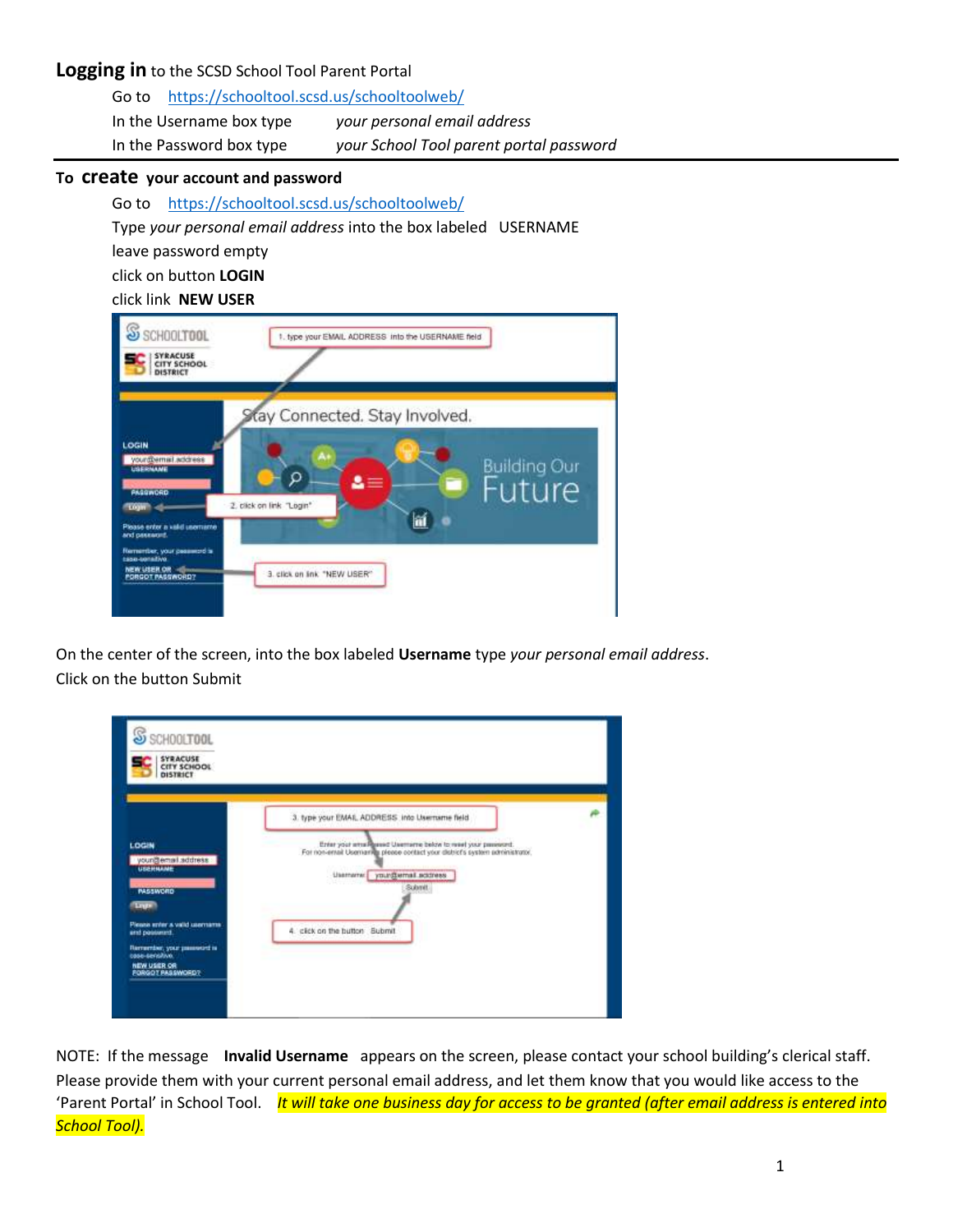You should see the message displayed on the screen: *Please check your email for your new temporary password.*



In your email account locate the password provided in the email message, and use that password to log in to the SCSD School Tool Parent Portal

| S SCHOOLTOOL<br><b>SYRACUSE</b><br><b>CITY SCHOOL</b><br><b>DISTRICT</b>                                                                                                                                                              |                                                                                                                                                                                                                                                                                                                                   |  |
|---------------------------------------------------------------------------------------------------------------------------------------------------------------------------------------------------------------------------------------|-----------------------------------------------------------------------------------------------------------------------------------------------------------------------------------------------------------------------------------------------------------------------------------------------------------------------------------|--|
| <b>LOGIN</b><br>your@email.address<br><b>USERNAME</b><br><br><b>PASSWORD</b><br>Login<br>Please enter a valid user<br>and password.<br>Remember, your password is<br>case-sensitive.<br><b>NEW USER OR</b><br><b>FORGOT PASSWORD?</b> | Please check your email for your new temporary password.<br>Enter your email-based Username below to reset your password<br>For non-email Usernames please contact your district's system administrator.<br>Usemame: your@email.address<br><b>Submit</b><br>enter the password into the field PASSWORD<br>then click button Login |  |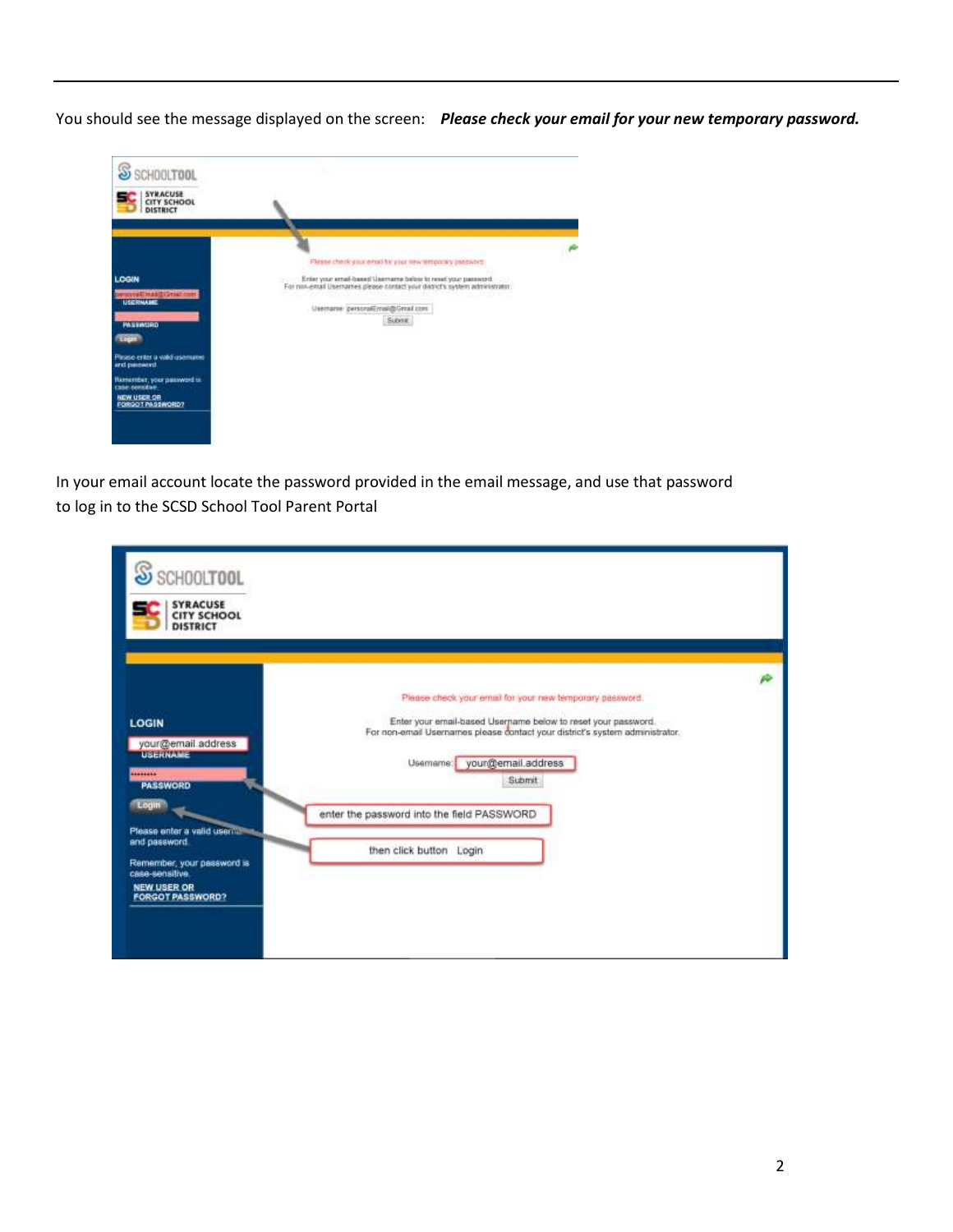## **To change your password in the SCSD School Tool Parent Portal**

Log in to your existing SCSD School Tool Parent Portal account

### <https://schooltool.scsd.us/schooltoolweb/>

| Username: | Your personal email address             |
|-----------|-----------------------------------------|
| Password: | your School Tool parent portal password |

#### Click on the tab **Account**

Enter your existing password into box labeled: **Old Password:**

| Enter your new password into the boxes labeled: | <b>New Password:</b> and | Confirm: |
|-------------------------------------------------|--------------------------|----------|
|                                                 |                          |          |

#### Click on the button **Change Password**

| S SCHOOLTOOL                                             |                                                                   |
|----------------------------------------------------------|-------------------------------------------------------------------|
| <b>SYRACUSE</b><br><b>CITY SCHOOL</b><br><b>DISTRICT</b> |                                                                   |
| HOME<br>50000                                            | Search                                                            |
| <b>MY HOME</b>                                           | Search<br><b>Actions</b><br>Messages<br>Campus.<br><b>Account</b> |
| <b>CHANGE PASSWORD</b>                                   |                                                                   |
| Old Password:                                            |                                                                   |
| New Password:<br>Confirm:                                |                                                                   |
| Change Password                                          |                                                                   |

### **To VIEW your Student's Detailed Information:**

Once in the Parent Portal you will see a screen that looks similar to the following:

Click on the Purple tab next to the student's name to see the detail for that student.

| Sne Logo<br>о                                            |                                                           | <b>SAMPLE PARENT PORTAL</b>                                 |                 | schooltool |         |
|----------------------------------------------------------|-----------------------------------------------------------|-------------------------------------------------------------|-----------------|------------|---------|
| LOGOUT<br><b>HOME</b><br>2019-2020                       |                                                           |                                                             |                 |            |         |
|                                                          | <b>MY HOME</b>                                            |                                                             | <b>Students</b> | Campus     | Account |
| click on Purple<br>Arrow to see<br><b>Student Detail</b> | William Bailey<br>6 Eagle Bay Lane<br>Rochester NY, 12345 | Son<br><b>CONTRACTOR</b> CONTRACTOR<br>Home: (555) 450-3054 |                 |            |         |